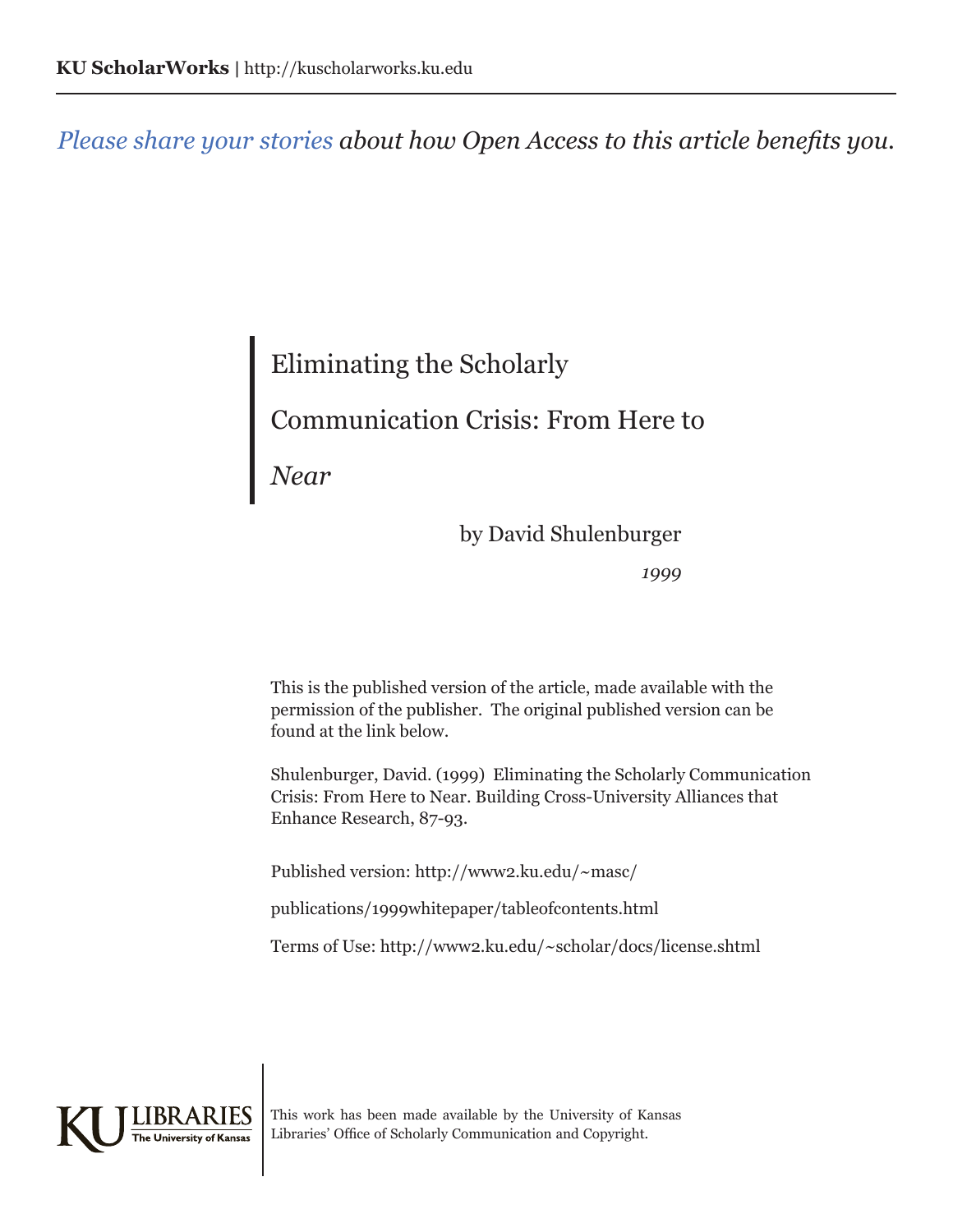# BUILDING CROSS-UNIVERSITY ALLIANCES THAT ENHANCE RESEARCH

A compilation of papers originally presented at a conference sponsored by The Merrill Advanced Studies Center July 1999

> Editor – Mabel L. Rice Technical Editing – Joy Simpson

> > **MASC Report No. 103 University of Kansas**

The University of Kansas Merrill Advanced Studies Center or individual author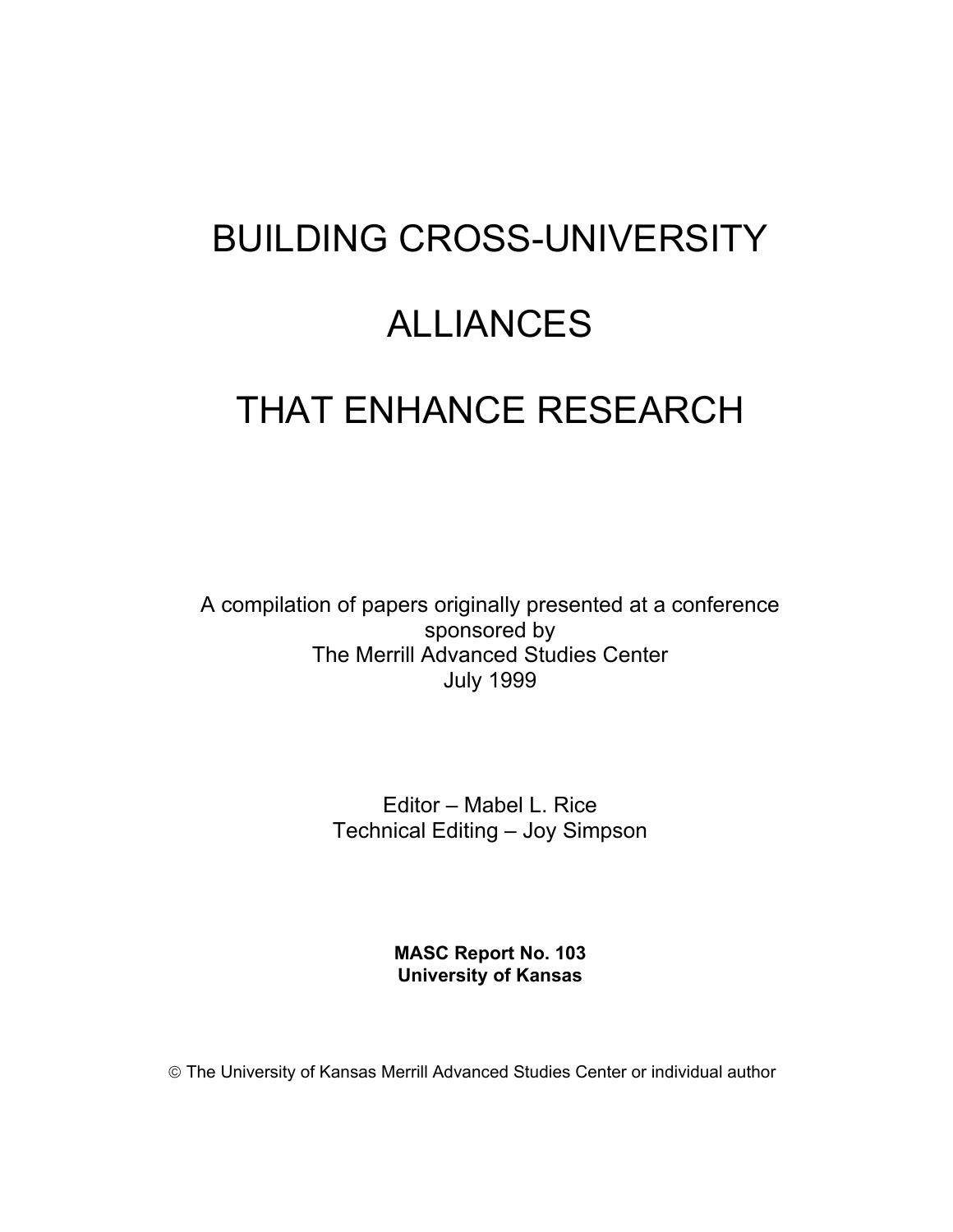#### **TABLE OF CONTENTS**  *MASC Report No. 103*

| Mabel L. Rice, Director                                                                                                                                             |
|---------------------------------------------------------------------------------------------------------------------------------------------------------------------|
| <b>Merrill Advanced Studies Center</b>                                                                                                                              |
|                                                                                                                                                                     |
| Luis M. Proenza, President<br>University of Akron<br>Clusters and Collaborations in the New Research Economy-Creating<br><b>Strategic Intent among Universities</b> |
| Robert E. Barnhill, Vice Chancellor for Research & Public Service<br>University of Kansas                                                                           |
| <b>PANEL OF RESEARCHERS</b>                                                                                                                                         |
| .39<br>Wheat Genetics Resource Center, Kansas State University<br><b>Wheat Genetics Resource Center: Pioneering Center without Walls</b>                            |
| George S. Wilson, Professor of Chemistry & Pharmaceutical Chemistry43<br>University of Kansas<br>The Benefits of Collaboration to Graduate Education                |
| <b>PANEL OF VICE CHANCELLORS FOR RESEARCH</b>                                                                                                                       |
| University of Missouri - Columbia<br>Mission Enhancement at the University of Missouri                                                                              |
| P.B. Swan, Vice Provost for Research & Advanced Studies<br>53<br><b>Iowa State University</b><br>Managing Intellectual Property Arising from Research               |
| <b>Kansas State University</b><br>Graduate Education and Research in the Year 2000:<br>Fashioning Horizontal Flexibility in a Vertical World                        |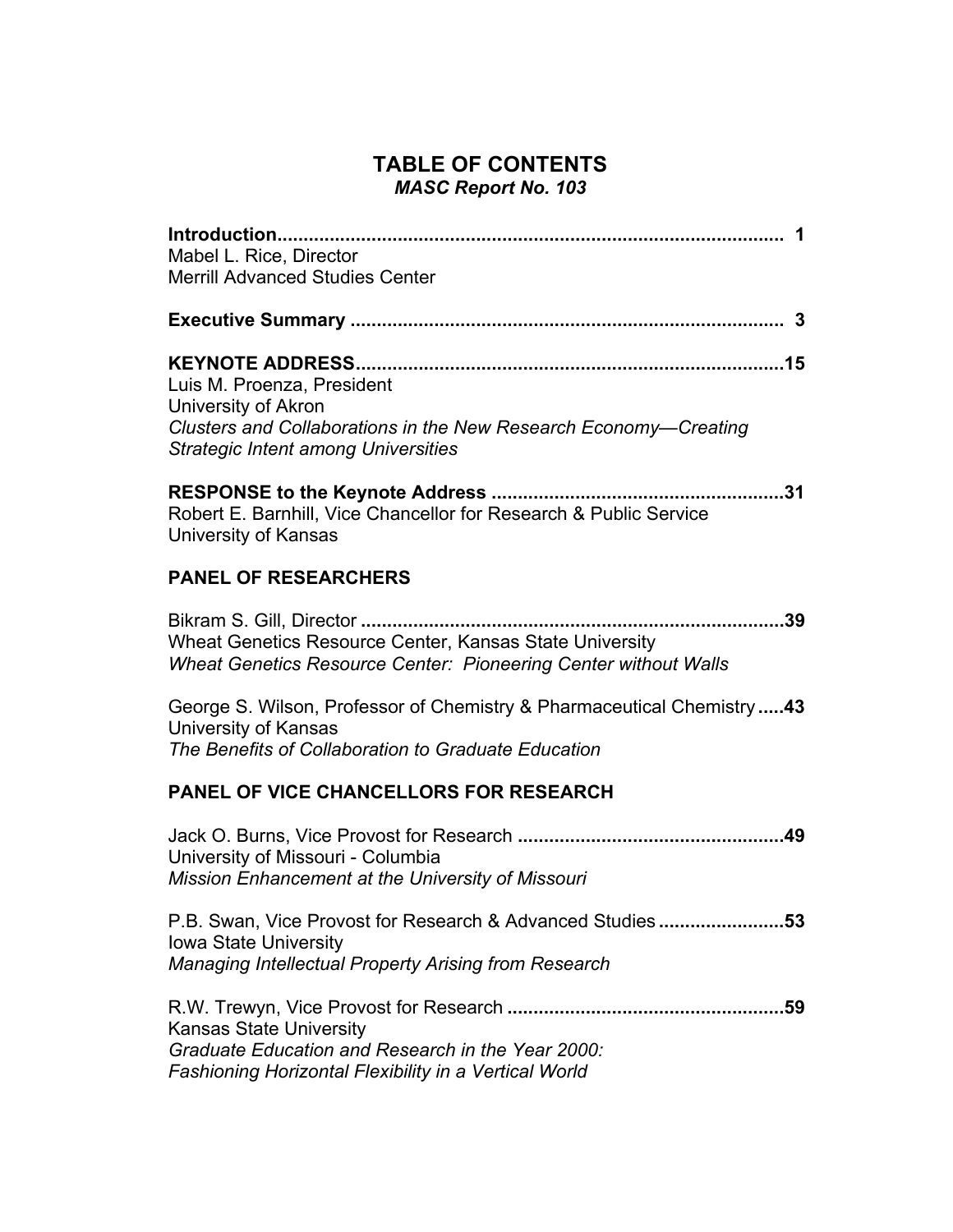#### **PANEL OF RESEARCHERS**

| Hall Center for the Humanities, University of Kansas<br>Interdisciplinary Research in the Humanities:<br><b>Recipes for Elephant and Rabbit Stew</b>       |
|------------------------------------------------------------------------------------------------------------------------------------------------------------|
| University of Kansas<br><b>Increasing Research Flexibility with Endowment Funds</b><br>(In Defense of Research by Serendipity)                             |
| University of Kansas<br>Is Anyone Out There Listening?                                                                                                     |
| <b>Special Presentation</b>                                                                                                                                |
| <b>University of Kansas</b><br>Eliminating the Scholarly Communication Crisis: From Here to NEAR                                                           |
| <b>PANEL OF DEANS AND CHAIRS</b>                                                                                                                           |
| <b>Kansas State University</b><br>Agricultural Biotechnology: Competitiveness through<br><b>Multi-State Collaboration</b>                                  |
| Nutritional Sciences, University of Missouri - Columbia<br>Nurturing Multi-Disciplinary Nutritional Sciences on the Eve of the<br>21 <sup>st</sup> Century |
| College of Engineering, University of Missouri - Columbia<br>A Business-Oriented View of the Academy                                                       |
|                                                                                                                                                            |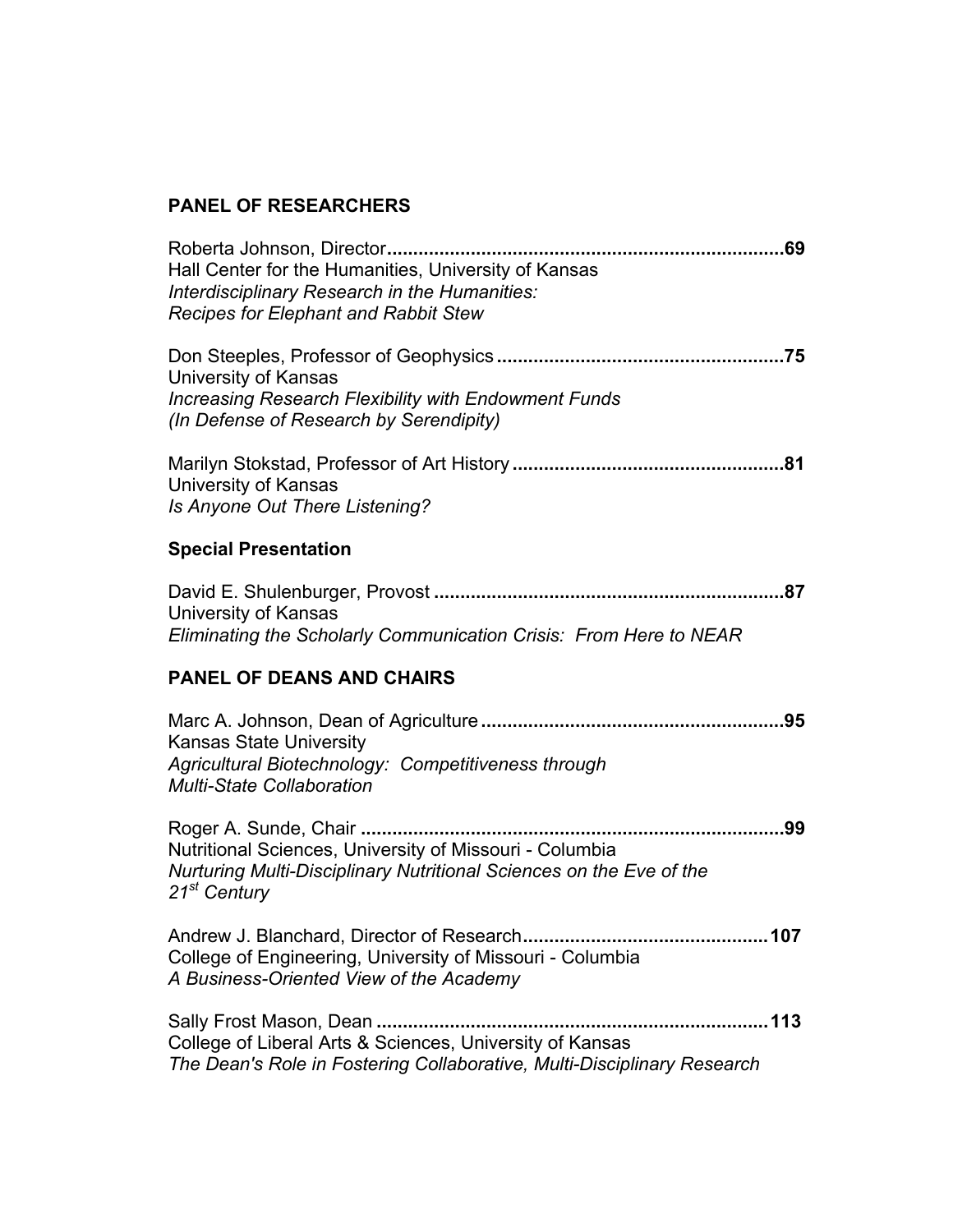#### **PANEL OF RESEARCHERS / ADMINISTRATORS**

| Kansas Board of Regents<br>Of Baseballs and Foul Balls: The Context for Research<br>in the Kansas Board of Regents Office |
|---------------------------------------------------------------------------------------------------------------------------|
| <b>Iowa State University</b><br>Marshalling Forces in a Competitive Research Environment—<br><b>Some Slippery Issues</b>  |
| Ames Laboratory, Iowa State University<br>"Herding Cats"—A New Inter-Institutional Science Network                        |
| <b>PANEL OF CHANCELLORS</b>                                                                                               |
| University of Missouri - Columbia                                                                                         |
| University of Kansas                                                                                                      |
|                                                                                                                           |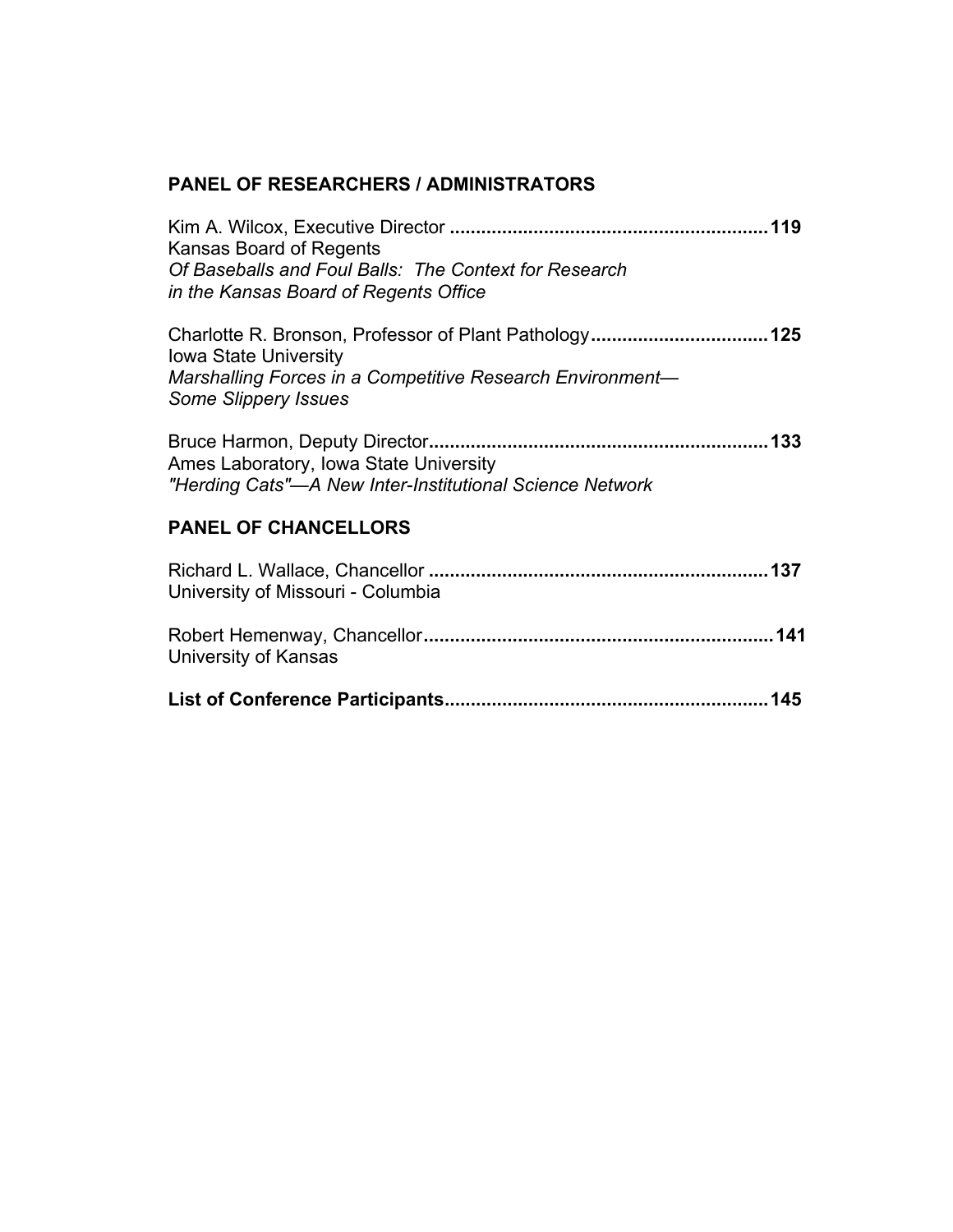#### **ELIMINATING THE SCHOLARLY COMMUNICATION CRISIS:**

#### **FROM HERE TO** *NEAR*

### **David E. Shulenburger**

Provost, University of Kansas

The U.S. research university has led the world in both basic and applied research. Our continued leadership is critically dependent upon researchers being able to share their findings widely. Much of this sharing has been institutionalized through a system of scholarly journals, but ten years of annual compounded increases in excess of 10% in the prices of many scholarly journals, especially in science, technology and medicine, have reduced the availability of information to scholars and threaten to reduce the universities' contribution to both basic and applied research.

As provost of a research institution, I have to stretch our budget to address many needs. The library has not fared well over the last decade, even though it has maintained its share of the university budget. That constant share has permitted the library to purchase a declining proportion of the scholarship that has been produced. In fact, in order to purchase the same proportion of published serials and monographs as a decade ago, our acquisitions budget would have had to increase by 250%. Instead, our budget has increased only about 50%. I do not know of any university with sufficient resources over the past decade to hold constant the proportion of journal scholarship purchased by its libraries. More narrowly, I do not know of any university that in the past decade had increases in its acquisitions budget sufficient to buy even the same number of serials and monographs it bought a decade ago, much less keep up with the tide of new scholarship.

At the University of Kansas we have responded with some increased funding, increased interlibrary loan activity, cooperative buying ventures, use of electronic document delivery, etc., but these responses are palliatives, not solutions. It is time for solutions, for this crisis is growing to the point that scholarship and education will be damaged significantly if we do nothing. Although scholarly journals are not the entire problem, they are the most acute part of it, and my remarks focus on them. The Association of Research Libraries' statistics show their unit costs have climbed 169% from 1986 to 1997 while monographs went up 62% and the consumer price index went up 46%. Surely a cost increase nearly quadruple that of the general level of prices warrants our attention.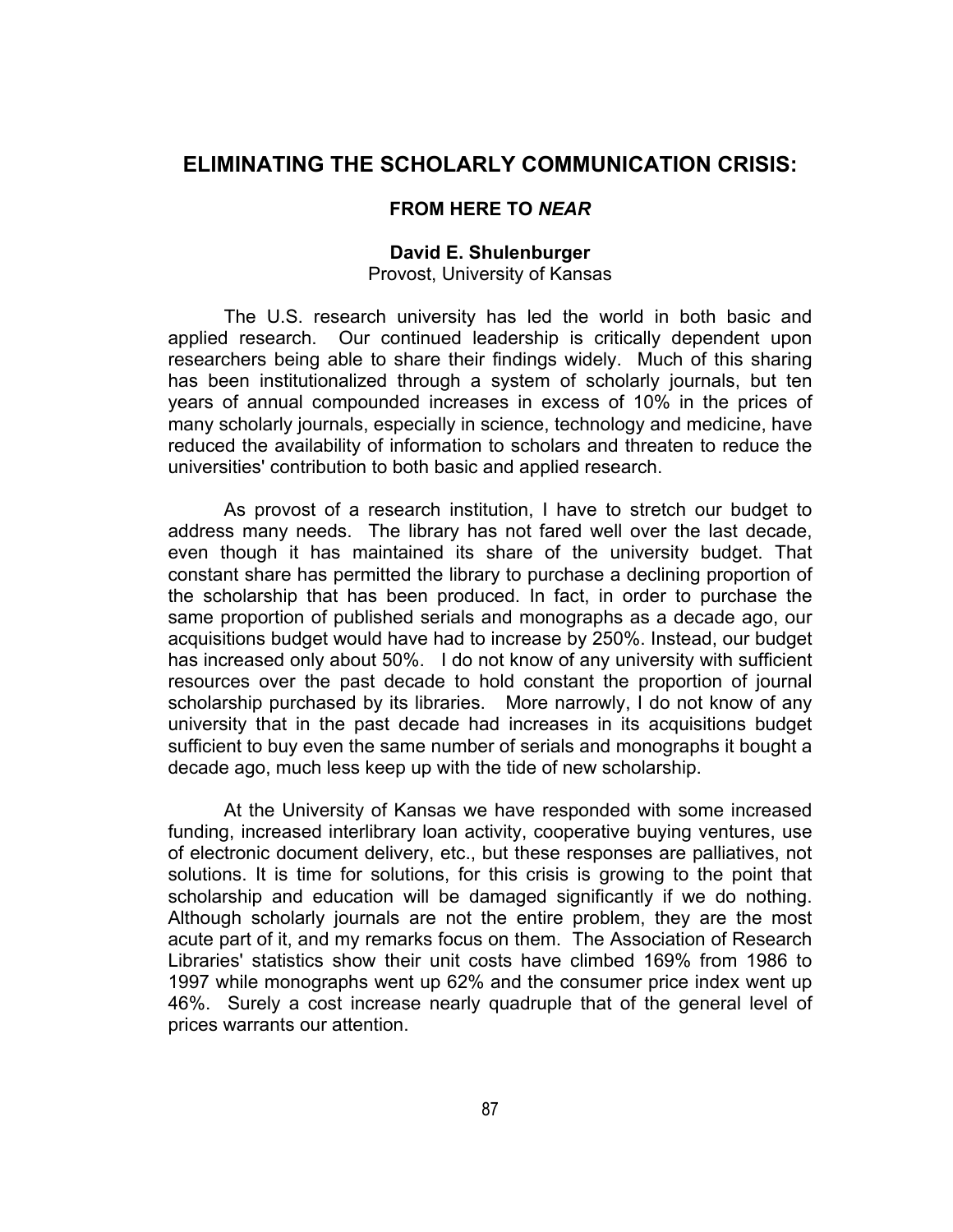If we are to keep scholarship available in our libraries we must assert that, at some point, all of it must become part of the public domain. We must then find a way to make that information permanently accessible to scholars and the public in a useful fashion. I no longer believe that solutions that fail to deal with ultimate ownership of scholarly communication, i.e., copyright, are viable. I have reached this conclusion because I believe in the market. What the market reveals is that scholarship published in many academic journals has real economic value. While it is fashionable to characterize all scholarly journal articles as "seldom read" and "of primary value only in negotiating the academic credentialing game," the truth is far different.

Some commercial publishers of academic journals in science, technology, medicine, and lately the social sciences, have demonstrated the economic value of scholarly journals by raising their prices far in excess of production costs. The effort by libraries to combat these cost increases by canceling journals that were inordinately expensive on a per use basis has not affected the profitability of these journals. Even if the rates of increase in prices do finally decline, such decline does not demonstrate that publishers have ceased to exploit the value of journal contents. Even monopolists do not forever raise prices at a higher rate than do competitive producers. The difference between competitively organized markets and those that tend toward monopoly is the level of prices and volume of product produced, not the continuing rate of increase in prices. What we need to make scholarly communication affordable is a reduction in price back to competitive levels, not a reduction in the rate of price increase.

I would be more sanguine about solutions other than those that deal with copyright ownership if I believed that many non-profit scholarly associations would continue to ignore the market worth of the material contained in their journals. Recent evidence is that they are beginning to exploit it. I take little comfort in the fact that they have not yet gone so far as their profit-making brethren, for I fear that if society members were now faced with the choice of raising dues or paring back their organization's human and physical infrastructure in order to make scholarly work more accessible to libraries, they would choose to leave journal prices high.

Indeed, it is because of the demonstrated economic worth of information contained in many scholarly journals that I do not subscribe to the popular notion that a cure for the scholarly communication problem is for universities to cease evaluating scholarship by counting a faculty member's publications. In addition to overlooking the reality that quality universities do not evaluate quality "by the pound," such a notion ignores the fact that universities are not the only entities who profit from the research results contained in scholarly journals. Great universities must encourage the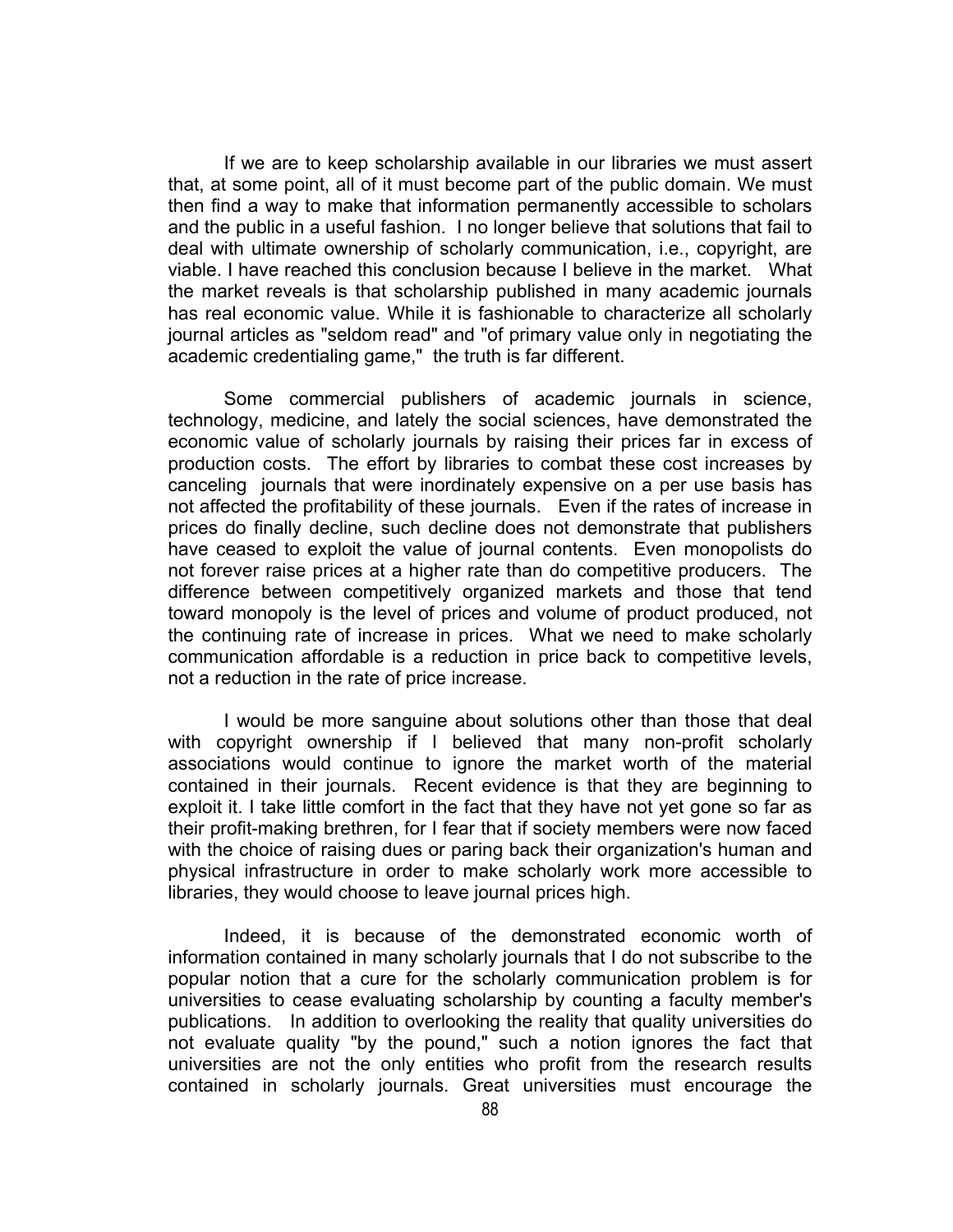generation of knowledge through research and the spread of that knowledge through publication. Any institution that evaluates a faculty member on volume of publication without considering the quality is not a place of higher learning. Thus I vigorously reject the notion that in an expanding age of knowledge, reduction of the quantity of scholarship published is a viable solution.

Even if we were to somehow reduce the rate of increase in prices of existing journals, the birth rate of new journals is so high that we still could not afford to buy even a large number of them. While many new journals do not merit acquisition, others are of high quality and constitute the sole access to scholarship in some very narrowly defined academic fields. Failure to add the latter journals to the collection will cause specialized scholars and their students to lose timely contact with their most important scholarship. A viable solution must deal with both the problem of price increases for existing journals and the rapidly expanding number of new journals.

My proposal is simple: when a manuscript by a U.S. faculty member is accepted for publication by a scholarly journal, a portion of the copyright of that manuscript will be retained for inclusion in a single, publicly accessible repository, after a lag following publication in the journal. We know that "the devil is in the details," but in fact, the details are not important to the principle of my proposal. Moderate alteration of the details would still leave my proposal a viable solution to the problem we face.

At present, essentially all scholarly journals require that all copyrights pass from the author to the journal when a manuscript is accepted for publication. In this proposal, only the exclusive right to journal publication of the manuscript would pass to the journal. The author would retain the right to have the manuscript included in the National Electronic Article Repository (NEAR) ninety days after it appears in the journal. The faculty's published article would be transmitted to NEAR upon its publication, by federal law as part of a funding agency stipulation or by contractual agreement with the University employer. NEAR would index manuscripts by author, title, subject and the name of the journal in which they appeared. (The electronic form would be searchable on many more dimensions.) NEAR would see to it that articles are permanently archived, thereby assigning responsibility for the solution to another problem brought to us by the electronic age. NEAR could be funded by universities through "page charges" per article included, by federal appropriation, by a small charge levied on each user upon accessing articles or by a combination of these methods.

I do not expect that this plan will generate substantial opposition from faculty members since it guarantees them access to all scholarship published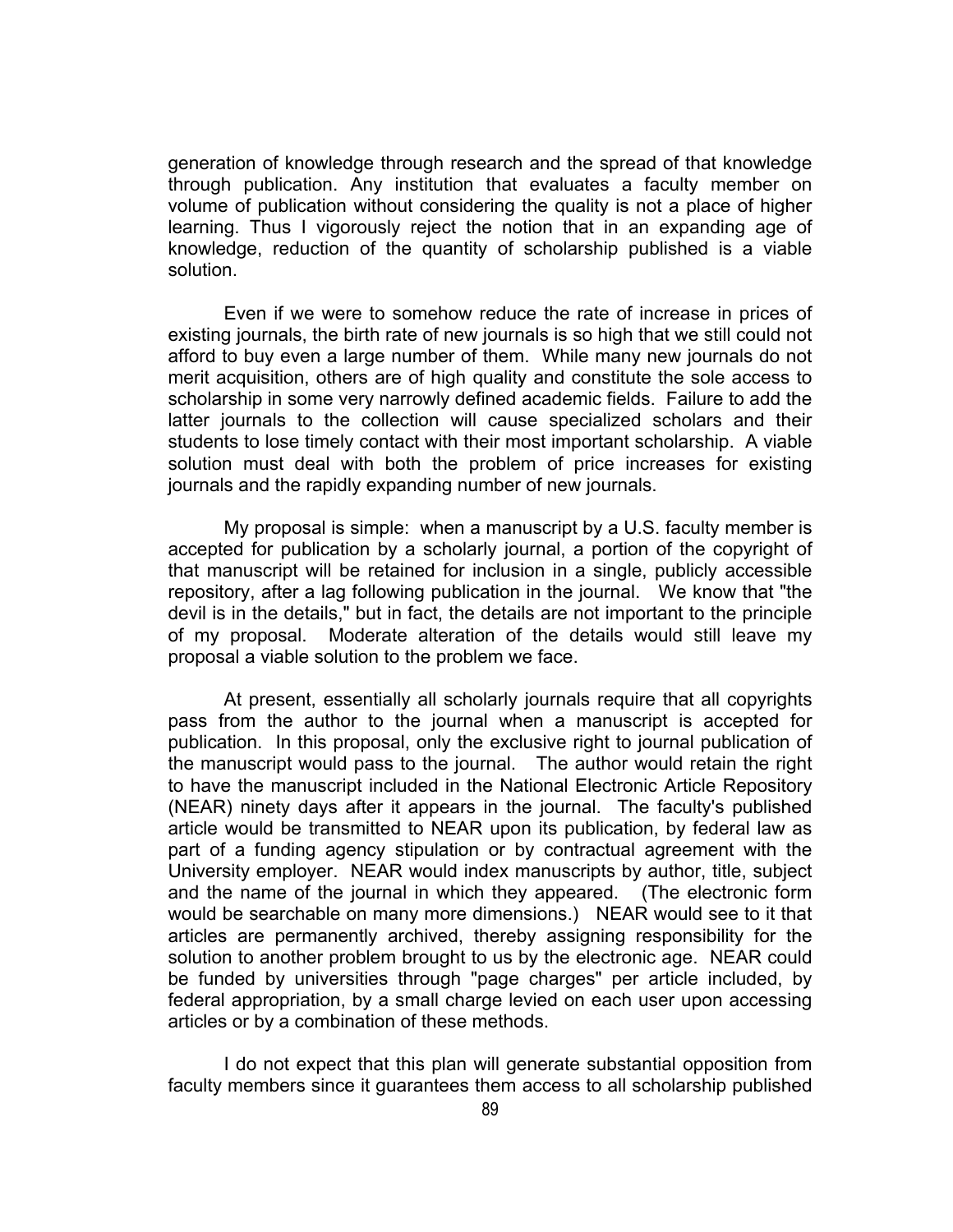by U.S. faculty members wherever they happen to be located or employed. The proposal, by its universality, addresses the fear that any attempt by faculty to withhold any part of the copyright will lead journals to reject manuscripts. If the requirement were ubiquitous in U.S. universities, no journal, domestic or foreign in origin, would relinquish the possibility of publishing all work arising from U.S. faculty. Thus no U.S. faculty members would need fear that their manuscripts would be rejected because of partial copyright retention.

Of course much scholarship is generated outside of the academy and by scholars abroad. If journal publishers find that the work of U.S. university authors must appear in NEAR, surely they would find little reason to oppose inclusion of all their articles in NEAR. The current U.S. Government requirement that only a portion of copyright of articles authored by its employees be surrendered could quickly be modified to require inclusion of such articles in NEAR. Employees of private firms commonly must receive clearance from their employer before they publish an article based on their work. It would seem reasonable that once one decides that something a firm paid to produce can be published, granting wider exposure by including the article in NEAR would be acceptable. Thus, it is reasonable to expect that work published in U.S. journals by international scholars or by government or private scientists would be included in NEAR.

Journals now generally have exclusive ownership of the copyright to manuscripts nearly into infinity. Under my proposal, this exclusive ownership right would be truncated to a period of 90 days. While 90 days is arbitrary, in my view, it is enough time to leave sufficient value with the journals. Journal subscribers will continue to pay for more timely access to information. But free or low cost access after 90 days would surely depress the extraordinarily high prices now charged by some journals and curb the publishers' ability to increase those prices seemingly without limits. Since all scholarly journal articles would pass into the public domain in 90 days, individuals, libraries, agencies and businesses would choose to subscribe only to those journals where timely access justified the cost. The amount by which prices would fall will vary inversely with the rate at which the value of the information contained in the journal deteriorates over time. I would assume that a journal of portfolio analysis would drop little in price, while a journal of cosmology would drop substantially. Similarly, new journals would be free to spring up, but their impact on library costs would be tempered by the reality that the material they contain would be in NEAR 90 days after publication.

In response to proposals that bear some of the elements of this one (for example see Bachrach et al. in *Science*, Sept. 4, 1998, p. 1458), scholarly journals often proclaim that they add value through their refereeing,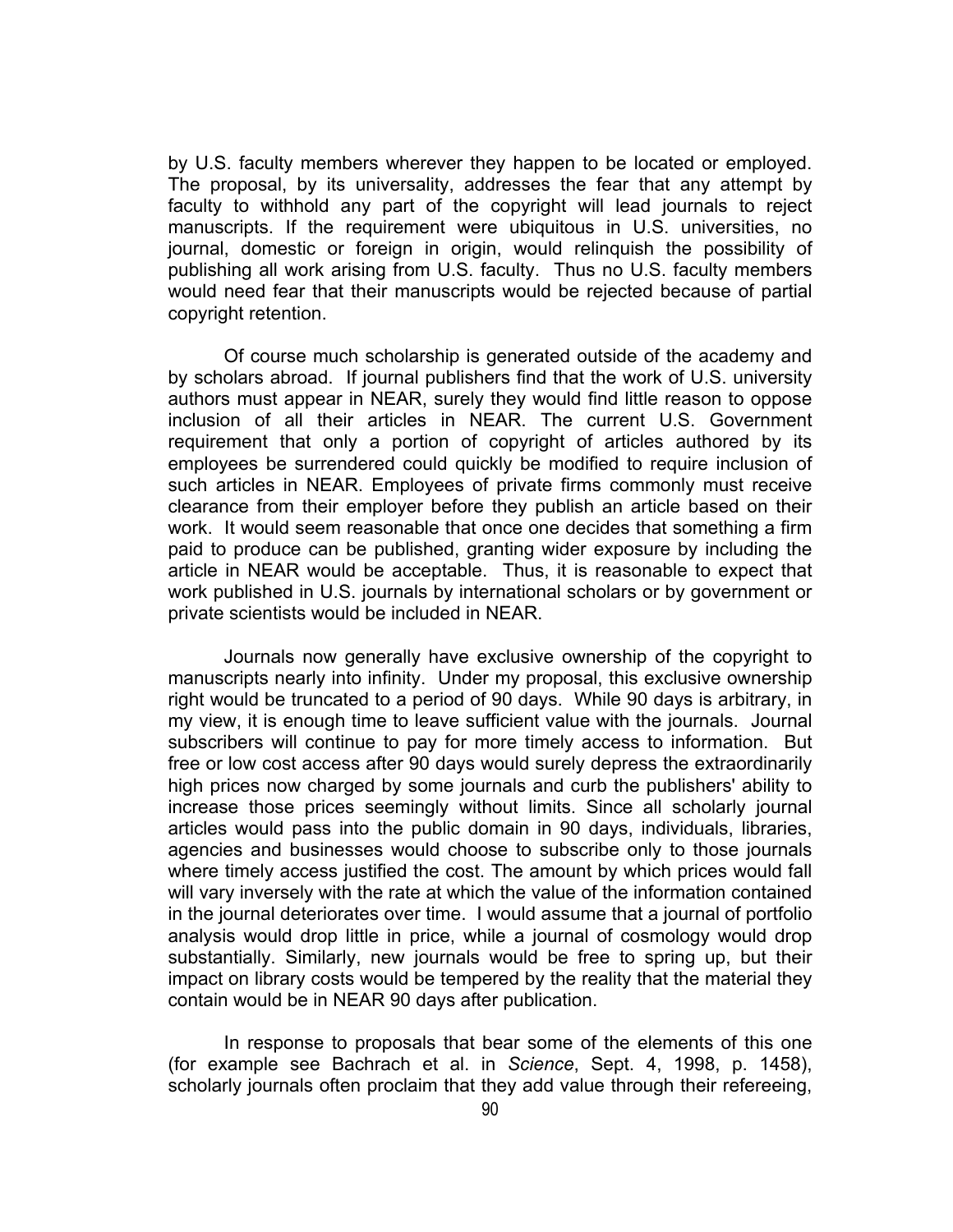editing, printing, etc., and therefore deserve to reap the fruits of their efforts by retaining exclusive rights to articles. I do not deny that journals add value. Furthermore, I believe that any solution that attempts to eliminate journals would do scholarly communication a great disservice. In my field, the title *American Economic Review* tells the reader a great deal about the quality of the articles within. In an age with more information available than time to read it, every screening aid of this nature is valuable. What I do deny is that journals are entitled to all the value of an article. What they are entitled to is the value that their refereeing, editorial and publishing processes add.

I intend for this proposal to apply only to "scholarly" journals. Articles such as "Who Will Own Your Next Good Idea?" in the September 1998 issue of *Atlantic Monthly* address the concerns of professional journalists that erosion of copyright protection threatens their livelihood. A proper definition of the term "scholarly journal," while not a trivial task, ought to allay such fears. A critical characteristic of scholarly journals is peer-refereed materials, something not found in the popular press, where those who are paid by the piece for their work make a living. Universities have a claim only to the journal-disseminated scholarship produced by their faculty, not the work of journeymen authors.

How do we get from here to NEAR? An easy solution would be the passage of a federal law requiring that the work published in scholarly journals by U.S. university faculty members be deposited in NEAR within 90 days of the date of its publication. A variant would be to require that all work arising out of federally funded research subsequently published in a scholarly journal be deposited in NEAR. I would welcome the former and cannot envision any serious political opposition to the latter. NEAR, of course, would have to be created by the same legislation. Federal agencies as a condition of research grants and contracts also could require deposit of resulting articles in NEAR.

Alternatively, an organization like the Association of Research Libraries, the American Association of Universities, the National Association of State Universities and Land Grant Colleges, the Library of Congress, OCLC (Online Computer Library Center, Inc.), or a private foundation might establish NEAR. Then, university by university, we would have to pass copyright ownership policies that require deposit of journal articles in NEAR. We in Kansas have moved in this direction in the hopes that such a vehicle will soon be created. The intellectual property policy that was adopted by the Kansas Board of Regents in November 1998, includes the following:

Upon the establishment of national governmental or nonprofit entities whose purpose is to maintain in an electronically accessible manner a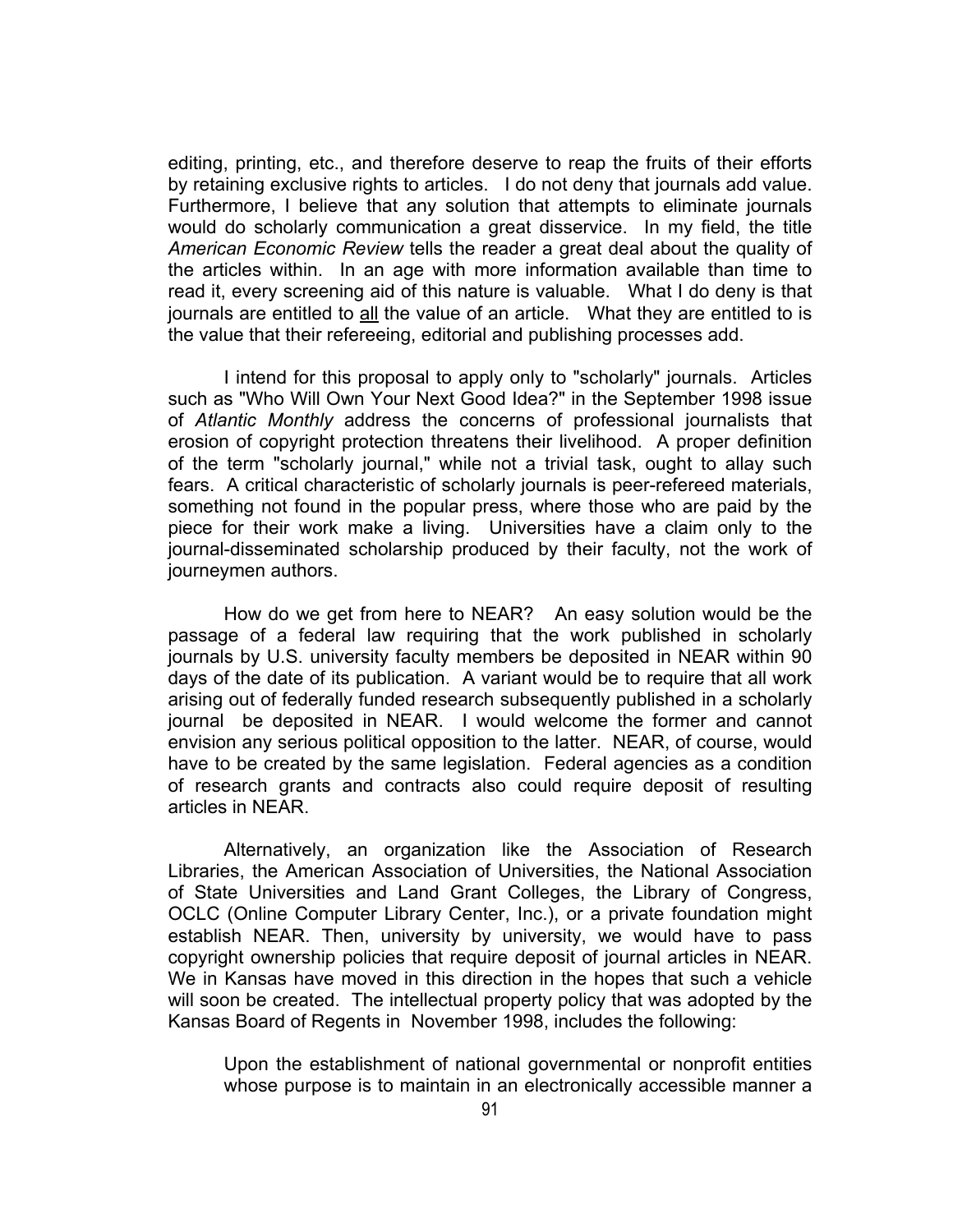publicly available copy of academic manuscripts, the Kansas Board of Regents will review each entity and upon determination that providing the manuscripts will not jeopardize the publication of articles or infringe on academic freedom, require the creator(s) to provide the appropriate entity a limited license for the use of each manuscript.

I add this proposal to those already on the table. There is room for multiple approaches, and certainly there are alternatives to NEAR.

- $\triangleright$  ARL has spawned SPARC to create innovative approaches to reduce journal costs. To date, it has joined with professional societies to create three new scholarly journals with prices substantially lower than those of existing journals in the same field. While I support SPARC, I note that three is a tiny portion of the tens of thousands of journals extant. In addition, it is possible that SPARC will lead to a proliferation of journals that will require increased library budgets rather than the hoped for reduction.
- $\triangleright$  AAU continues to work on the decoupling project. This project is designed to form refereeing panels to review manuscripts that subsequently will be available electronically to all and for journals to consider for publication. To date, professional societies have been unwilling to work with the AAU in forming the refereeing panels.
- $\triangleright$  Some universities are considering changes in intellectual property policies such that the university retains part ownership of manuscript copyrights. This approach has two problems. First, journals may refuse to publish articles unless they have exclusive copyright ownership. I hope journals would not take this stance, but I have little confidence they will not unless a great many universities simultaneously adopt this approach. Second is the problem of cataloging. How does a researcher find a manuscript if it is on the web site of any one of 300 universities? Clearly, simply retaining faculty–produced manuscripts on the university web site is of limited utility to researchers elsewhere.
- $\triangleright$  University groups including the Big Ten universities' Committee on Institutional Cooperation, the Big Twelve, plus groups of universities within states (such as Ohio) have formed buying cooperatives. These arrangements permit members to pit their collective purchasing power against the market power of very large journal publishers. Unless such cooperatives can make good on threats not to buy journals from a publisher, I am not sanguine about the ability of such groups to do more than slightly mitigate price increases.